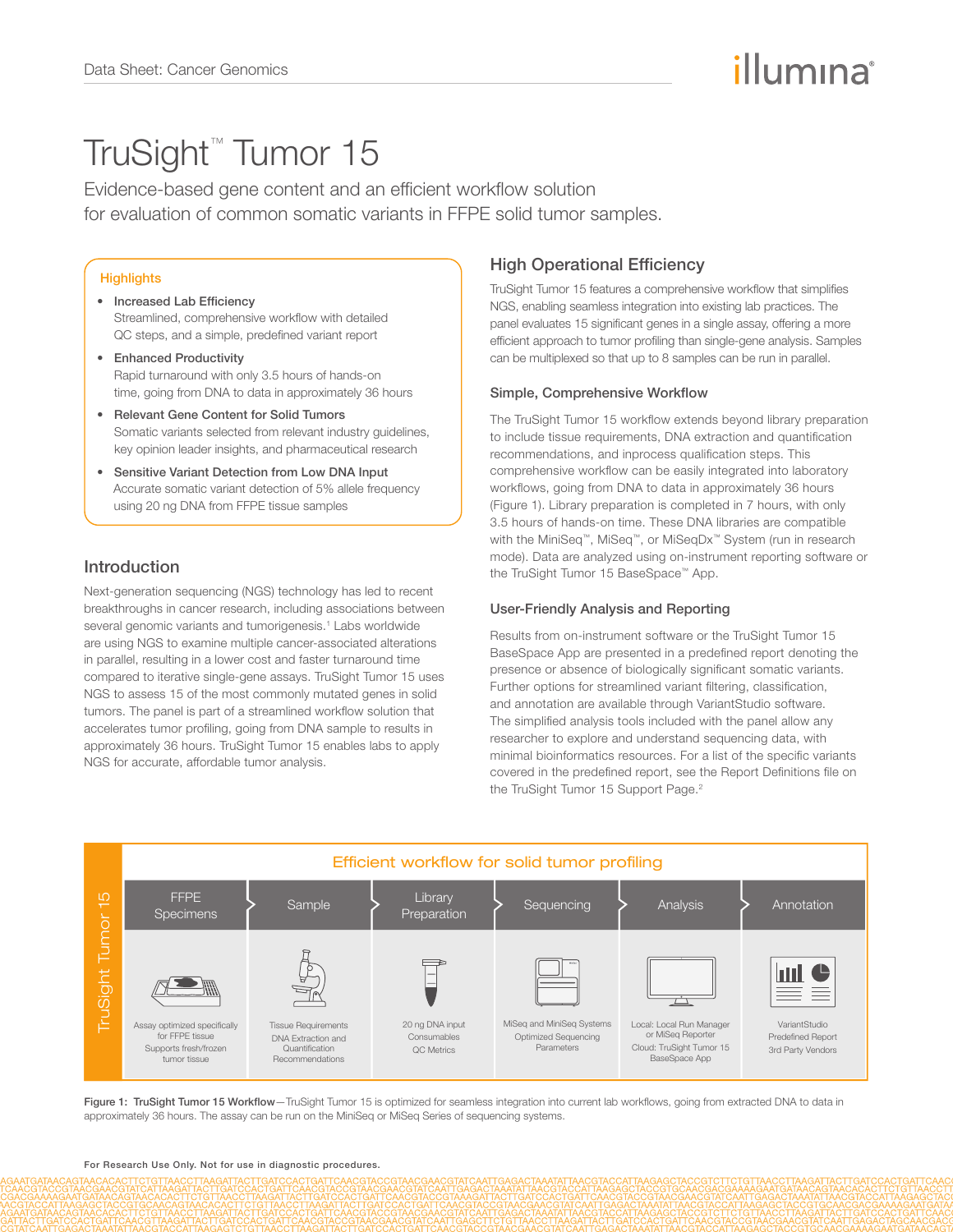# Relevant Gene Content

The content for TruSight Tumor 15 focuses on relevant regions in 15 cancer-associated genes (Table 1). The gene content was carefully selected to include content cited by industry organizations.3 Independent consortia publications and late-stage pharmaceutical research also influenced the design of TruSight Tumor 15.4-6 These genes and gene regions include single nucleotide variants (SNV) and insertions and deletions (indels) that have demonstrated involvement in solid tumors. By harnessing the expertise of recognized authorities in the oncology community, TruSight Tumor 15 enables researchers to focus resources on relevant genes that are most likely to play a role in tumorigenesis.

|  |  | Table 1: Gene Content on TruSight Tumor 15 |  |
|--|--|--------------------------------------------|--|
|  |  |                                            |  |

| GNA <sub>11</sub> | <b>NRAS</b>      |
|-------------------|------------------|
| <b>GNAQ</b>       | PDGFRA           |
| KIT               | PIK3CA           |
| <b>KRAS</b>       | <b>RFT</b>       |
| <b>MFT</b>        | TP <sub>53</sub> |
|                   |                  |

# Optimized for Low DNA Input and FFPE Tissue

Archival FFPE tumor samples often contain degraded DNA that introduces data inaccuracies, and the extraction process yields small amounts of usable DNA for NGS. The library preparation and sequencing methods for TruSight Tumor 15 are designed to address these challenges. Sample quantification guidelines are provided to ensure reliable, high-quality sequencing data from FFPE tissue. By maximizing sample success rates across multiple tumor types, the panel enables conservation of limited samples and resources.

#### Table 2: Specifications

| Parameter                       | Details                                                |
|---------------------------------|--------------------------------------------------------|
| Panel Size                      | 44 kh                                                  |
| Content                         | 250 amplicons                                          |
| Amplicon Size                   | Average $~150-175$ bp                                  |
| <b>DNA Input Requirement</b>    | 20 ng total (10 ng $\times$ 2 reactions)               |
| <b>Library Preparation Time</b> | 7 hours total time, 3.5 hours hands-on time            |
| Sequence Run Time               | 24 hours (MiniSeg) or 27 hours (MiSeg)                 |
| Sequence Run                    | $2 \times 151$ bp                                      |
| Sample Throughput               | 8 samples per run using MiniSeg High<br>Throughput Kit |
|                                 | 8 samples per run using MiSeg v3 chemistry             |
| Variant Frequency               | 5%                                                     |
| Amplicon Coverage               | 93.5% of bases covered at $\geq$ 500 $\times$          |

# Sensitive, High-Confidence Variant Detection

Deep sequencing using NGS provides the high sensitivity to reveal somatic variation in tumor subpopulations. When paired with highquality sequencing on the MiSeq Systems,<sup>6,7</sup> TruSight Tumor 15 provides uniform coverage of target regions, identifying somatic mutations as low as 5% variant allele frequency with ≥ 500× minimum coverage (Table 2).

The TruSight Tumor 15 library preparation assay follows a tiling method that uses 2 oligo pools for multiplex PCR (Figure 2). This strategy enables coverage of larger DNA regions, produces higher coverage uniformity, and reduces the presence of primer dimers and FFPE-induced artifacts. This results in high accuracy and sensitivity. Instead of requiring a separate, preliminary qPCR reaction, inprocess quality recommendations are provided during library preparation process, supporting sample success (Figure 3). These quality recommendations include final library concentration and expected library size.







Figure 3: Concordance of Quality Metrics- The quality threshold used for TruSight Tumor 15 (20 ng/μl) is highly correlated with ∆Cq results from DNA quality evaluation using qPCR. Mix A and Mix B denote the 2 different libraries prepared per sample.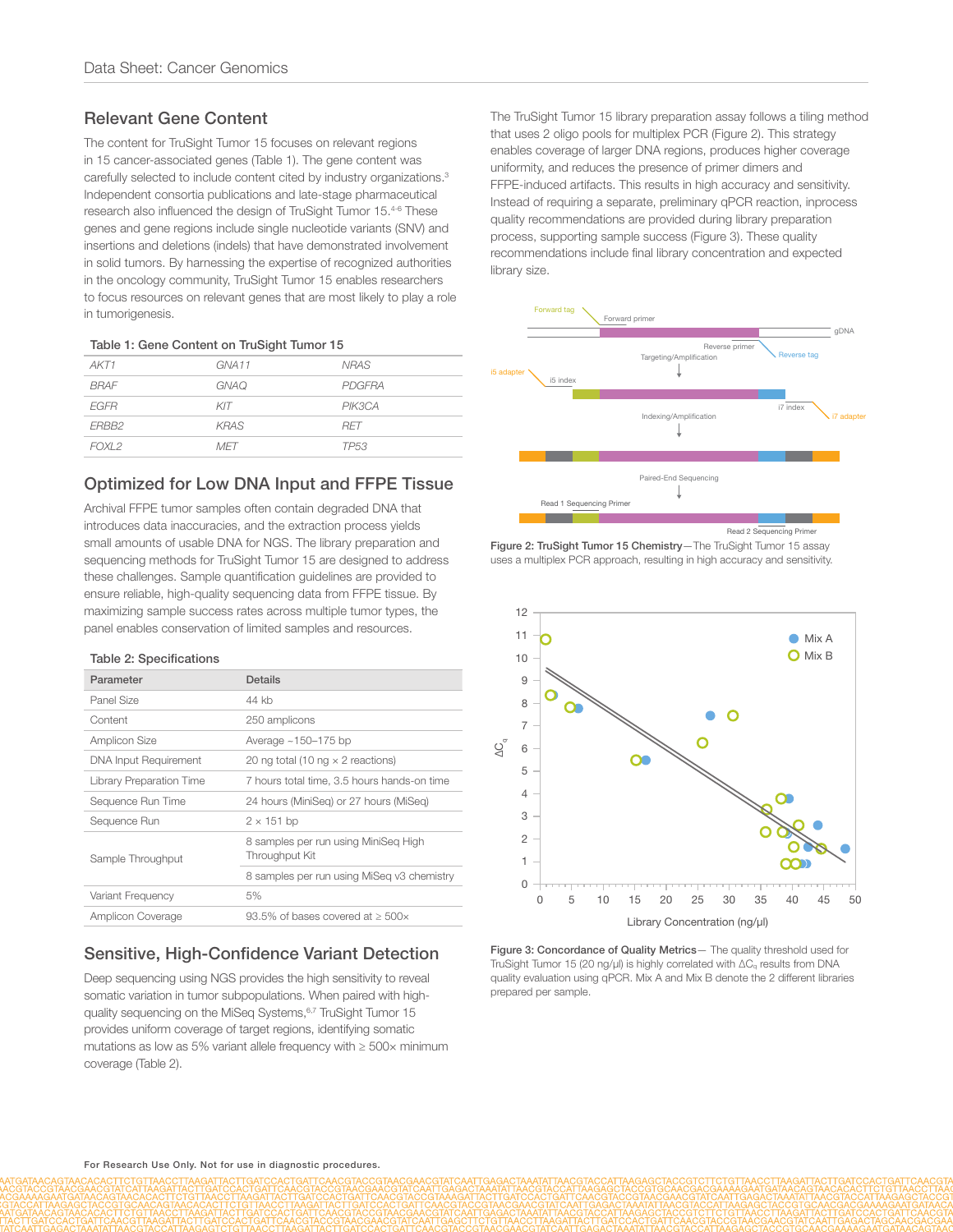#### Table 3: TruSight Tumor 15 Coverage

| Sample ID      | <b>Sample Quality</b> | $%$ of Bases $>$ 500 $\times$ | <b>Amplicon Mean Coverage</b> |
|----------------|-----------------------|-------------------------------|-------------------------------|
| FFPE Colon1    | Medium                | 99.7%                         | 24,219×                       |
| FFPE_Colon2    | Low                   | 99.9%                         | $20,763\times$                |
| FFPE Colon3    | Low                   | 99.2%                         | $35,270\times$                |
| FFPE Colon4    | High                  | 100.0%                        | $18,357\times$                |
| FFPE Colon5    | High                  | 100.0%                        | 15,769×                       |
| FFPE Melanoma1 | <b>Medium</b>         | 99.7%                         | $32,707\times$                |
| FFPE Melanoma2 | Low                   | 99.1%                         | 41,640×                       |
| FFPE Melanoma3 | High                  | 100.0%                        | 17,285×                       |
| FFPE Melanoma4 | Low                   | 95.7%                         | $10,177 \times$               |
| FFPE Breast1   | High                  | 99.1%                         | $15,501 \times$               |

DNA was extracted from FFPE tumor samples and then 20 ng of input DNA was evaluated using the TruSight Tumor 15 assay and sequenced on the MiniSeq System. Coverage of ≥ 500× is required for accurate identification of mutations at 5% variant frequency. Sample quality was determined by amplification potential of extracted DNA compared to a non-FFPE control sample in a qPCR assay. High quality is indicated by ∆Cq of 0-2. Medium quality is indicated by ∆Cq value of 2-4. Low quality is indicated by ∆Cq of 4–6.

#### Table 4: TruSight Tumor 15 Performance with Characterized Horizon Sample

| Gene        | <b>Mutation</b>   | <b>Reported Frequency</b> | <b>Detected Frequency</b> | Coverage        |
|-------------|-------------------|---------------------------|---------------------------|-----------------|
| <b>BRAF</b> | <b>V600E</b>      | 10.5%                     | 12.3%                     | $55,457\times$  |
| KIT         | D816V             | 10.0%                     | 10.3%                     | 5463×           |
| EGFR        | ΔE746-A750        | $2.0\%$                   | 2.1%                      | 3553x           |
| <b>EGFR</b> | <b>L858R</b>      | $3.0\%$                   | $4.1\%$                   | $1761\times$    |
| <b>EGFR</b> | <b>T790M</b>      | 1.0%                      | 1.2%                      | 18,927×         |
| EGFR        | G719S             | 24.5%                     | 25.6%                     | 41,805×         |
| <b>KRAS</b> | G13D              | 15.0%                     | 15.3%                     | 6745×           |
| <b>KRAS</b> | G <sub>12</sub> D | 6.0%                      | 7.2%                      | 6742×           |
| <b>NRAS</b> | Q61K              | 12.5%                     | 11.2%                     | $13,154\times$  |
| PIK3CA      | H1047R            | 17.5%                     | 18.8%                     | $21,522 \times$ |
| PIK3CA      | E545K             | $9.0\%$                   | 7.8%                      | $13.250\times$  |

DNA from the HD-C749 formalin-fixed cell line (Horizon Diagnostics) containing known variants was evaluated using the TruSight Tumor 15 assay and sequenced on the MiniSeq System. Variants were analyzed using VariantStudio. HD-C749 showed 100% concordance over 7 different runs.

#### Table 5: TruSight Tumor 15 Performance with FFPE Tumor Samples

| Sample         | <b>Reported Mutation</b> | Detected Mutation | <b>Detected Frequency</b> | Coverage       |
|----------------|--------------------------|-------------------|---------------------------|----------------|
| FFPE Colon1    | <b>KRAS G12S</b>         | <b>KRAS G12S</b>  | 22.3%                     | $21,134\times$ |
| FFPE Colon2    | <b>KRAS G12D</b>         | <b>KRAS G12D</b>  | 11.5%                     | $4322\times$   |
| FFPE Colon3    | <b>BRAF V600E</b>        | <b>BRAF V600E</b> | 25.5%                     | 140,040×       |
| FFPE Colon4    | <b>KRAS G12V</b>         | <b>KRAS G12V</b>  | 33.4%                     | $5256\times$   |
| FFPE Colon5    | <b>KRAS G13D</b>         | <b>KRAS G13D</b>  | 33.0%                     | 4156×          |
| FFPE Melanoma1 | <b>BRAF V600E</b>        | <b>BRAF V600E</b> | 65.7%                     | 106,924×       |
| FFPE Melanoma2 | <b>KRAS G12R</b>         | KRAS G12R         | 4.1%                      | 54,622×        |
| FFPE Melanoma3 | <b>BRAF V600E</b>        | <b>BRAF V600E</b> | 93.5%                     | 61,838×        |
| FFPE Melanoma4 | BRAF V600K               | BRAF V600K        | 22.2%                     | 8075×          |
| FFPE Breast1   | <b>AKT1 E17K</b>         | <b>AKT1 E17K</b>  | 37.3%                     | 56,438×        |
|                |                          |                   |                           |                |

DNA from FFPE tumor samples was extracted and then evaluated using the TruSight Tumor 15 assay and sequenced on the MiniSeq System. Variants were analyzed using VariantStudio. All 10 FFPE samples had 100% variant concordance.